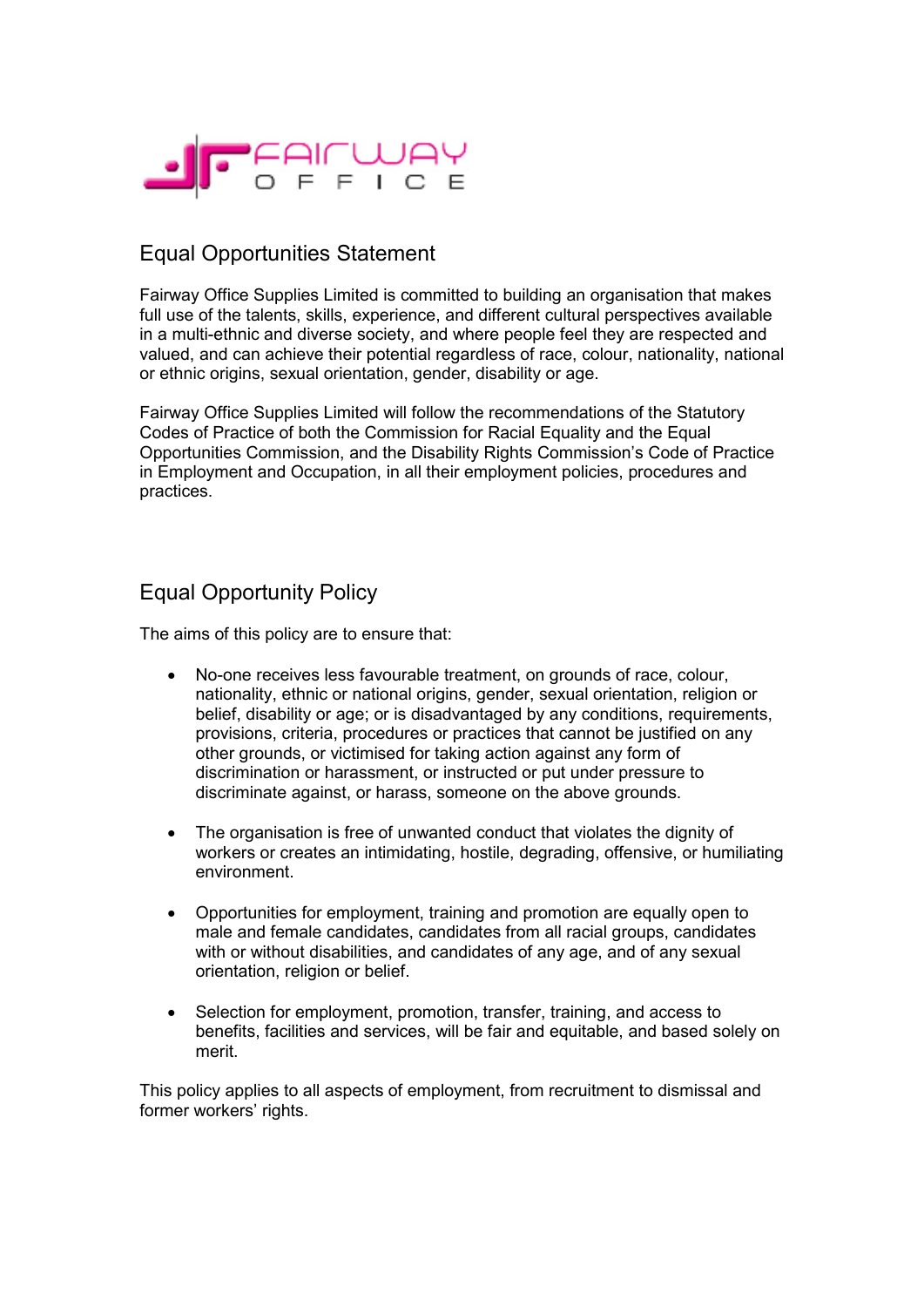We will take the following steps to put the policy into practice and make sure that it is achieving its aims:

1. The policy will be a priority for the organisation.

2. Chris Fairbrass will be responsible for the day to day operation of the policy.

3. The policy will be communicated to all workers and job applicants, and will be placed on the company's intranet and website.

4. Workers and their representatives and trade unions will be consulted regularly about the policy, and about related action plans and strategies.

5. All workers will be trained on the policy, on their rights and responsibilities under the policy, and on how the policy will affect the way they carry out their duties. No-one will be in any doubt about what constitutes acceptable and unacceptable conduct in the organisation.

6. Managers and workers in key decision-making areas will be trained on the discriminatory effects that provisions, practices, requirements, conditions, and criteria can have on some groups, and the importance of being able to justify decisions to apply them.

7. Complaints about discrimination or harassment in the course of employment will be regarded seriously, and may result in disciplinary sanctions, and even dismissal. The complaints procedure will be published in a form that is easily accessible.

8. Opportunities for employment, promotion, transfer and training will be advertised widely, internally and externally, and all applicants will be welcomed, irrespective of race, colour, nationality, ethnic or national origins, gender, sexual orientation, disability or age, religion or belief.

9. All workers will be encouraged to develop their skills and qualifications, and to take advantage of promotion and development opportunities in the organisation.

10. Selection criteria will be entirely related to the job or training opportunity.

11. We will make reasonable changes to overcome physical and non-physical barriers that make it difficult for disabled employees to carry out their work, and for disabled customers to access our services.

12. We will take a flexible approach to working arrangements. We will consider requests for changes carefully and objectively, and will accommodate them unless it would cause significant difficulties to the business or the employee.

13. Information on the ethnic and racial background, gender, disability, and age of each worker and applicant for employment, promotion and training will be collected and analysed, to monitor each stage of the recruitment process. The information will be held in strictest confidence and will only be used to promote equality of opportunity. Information about the religion/belief and sexual orientation of employees may also be monitored.

14. If the data shows that people from particular groups are under-represented in particular areas of work, lawful positive action training and encouragement will be